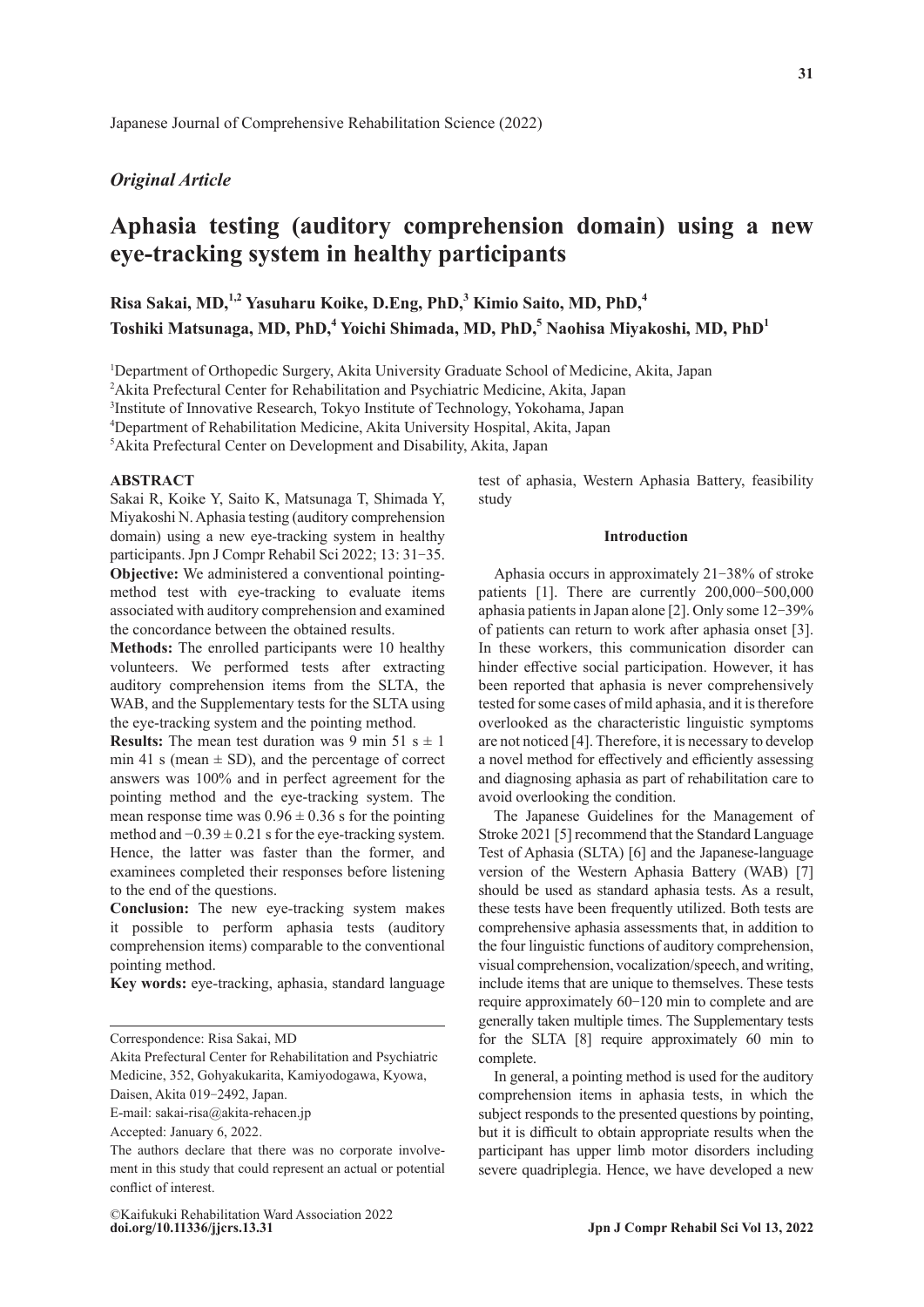eye-tracking system that can be used to test for aphasia, including appropriate auditory comprehension items, even in patients with upper limb motor impairment.

Eye-tracking is an engineering technology that allows factors such as eye movement, the position of the line of sight, and abnormal line of sight patterns to be measured objectively [9]. Maruta et al. [10] reported that eyetracking technology may be effective in assessing latent disorders of visual attention in patients with mild traumatic brain injury. To the best of our knowledge, there are no previous studies on the use of eye-tracking technology for aphasia tests for patients whose native language is Japanese.

The purpose of this study was to administer the auditory comprehension items of the aphasia tests (SLTA, WAB, SLTA assisted test) to healthy adults whose native language is Japanese using a newly developed eye-tracking system, compare the results with those of the conventional pointing method, and examine the feasibility of clinical application.

#### **Methods**

The participants were 10 healthy volunteers whose native language was Japanese (5 males, 5 females, average age  $25.4 \pm 7.1$  years). The study exclusion criteria were history of epileptic seizures, trauma, stroke, or other conditions that can cause aphasia. Before the experiment, it was confirmed that there was no problem with the visual acuity of participants in general or with the use of vision correction devices in visual screening tests. The participants did not have hearing impairments or upper limb movement disorders that could have caused problems during aphasia testing in the current study.

The specific evaluation items in this testing system

are words, short sentences, hiragana (i.e., one of the two syllabaries in the Japanese language), shapes, numerals, colors, and yes/no questions that test auditory comprehension. The test items were taken from the test batteries mentioned above (SLTA, WAB, and Supplementary tests for the SLTA). The testing system evaluated in this study administered 64 items (68 questions) extracted from the aforementioned test batteries (Table 1).

The unique system developed by our group utilized for current aphasia testing included an eye-tracking device (Tobii X120®; Tobii Technology, Stockholm, Sweden), a laptop used to control the system (ThinkPad E490, Lenovo, Quarry Bay, Hong Kong), a 13.3-inch full HD LCD monitor with a refresh rate of 60 Hz, and a chinrest with a headrest that was used to minimize head movements (Figure).

The system links the eye-tracking device with the illustrations in aphasia testing that serve as the questions. One of the system's characteristic features is the measured line of sight information, which is captured by the infrared component displayed on the operating screen in real-time and recorded as testing data.

In the experiment, the eye-tracking system, which was calibrated before the start of the test, was used to record the gaze, and a video camera (HDR-CX675, SONY, Japan) was used to record the movements of the participants including pointing and eye movements at a frame rate of 60 fps. A pointing stick was also prepared to be used for pointing.

The procedure of the experiment was as follows. The participants listened to the examiner read out the aphasia test questions as usual and selected their answers by pointing with their eyes and using a pointing stick on the monitor for each test item. Staring was defined as gazing steadily for at least 100 ms.

| SLTA 1. Listening                     |                         |  |  |
|---------------------------------------|-------------------------|--|--|
| 1-1 Word comprehension                | $(10$ questions)        |  |  |
| 1-2 Short sentence comprehension      | (10 questions)          |  |  |
| 1-4 Kana comprehension                | (10 questions)          |  |  |
| WAB II. Comprehension of spoken words |                         |  |  |
| II-B Auditory cognition of words      |                         |  |  |
| Picture cards                         | (6 questions)           |  |  |
| <b>Illustrations</b>                  | (6 questions)           |  |  |
| Letters                               | (6 questions)           |  |  |
| <b>Numerals</b>                       | (6 questions)           |  |  |
| Colors                                | (6 questions)           |  |  |
| Supplementary tests for SLTA          |                         |  |  |
| (2) Yes/No responses                  | (8 questions, 4 topics) |  |  |

**Table 1.** List of question items.

The problems having to do with auditory comprehension were extracted from the Standard Language Test of Aphasia (SLTA), the Western Aphasia Battery (WAB), and the Supplementary tests for the SLTA.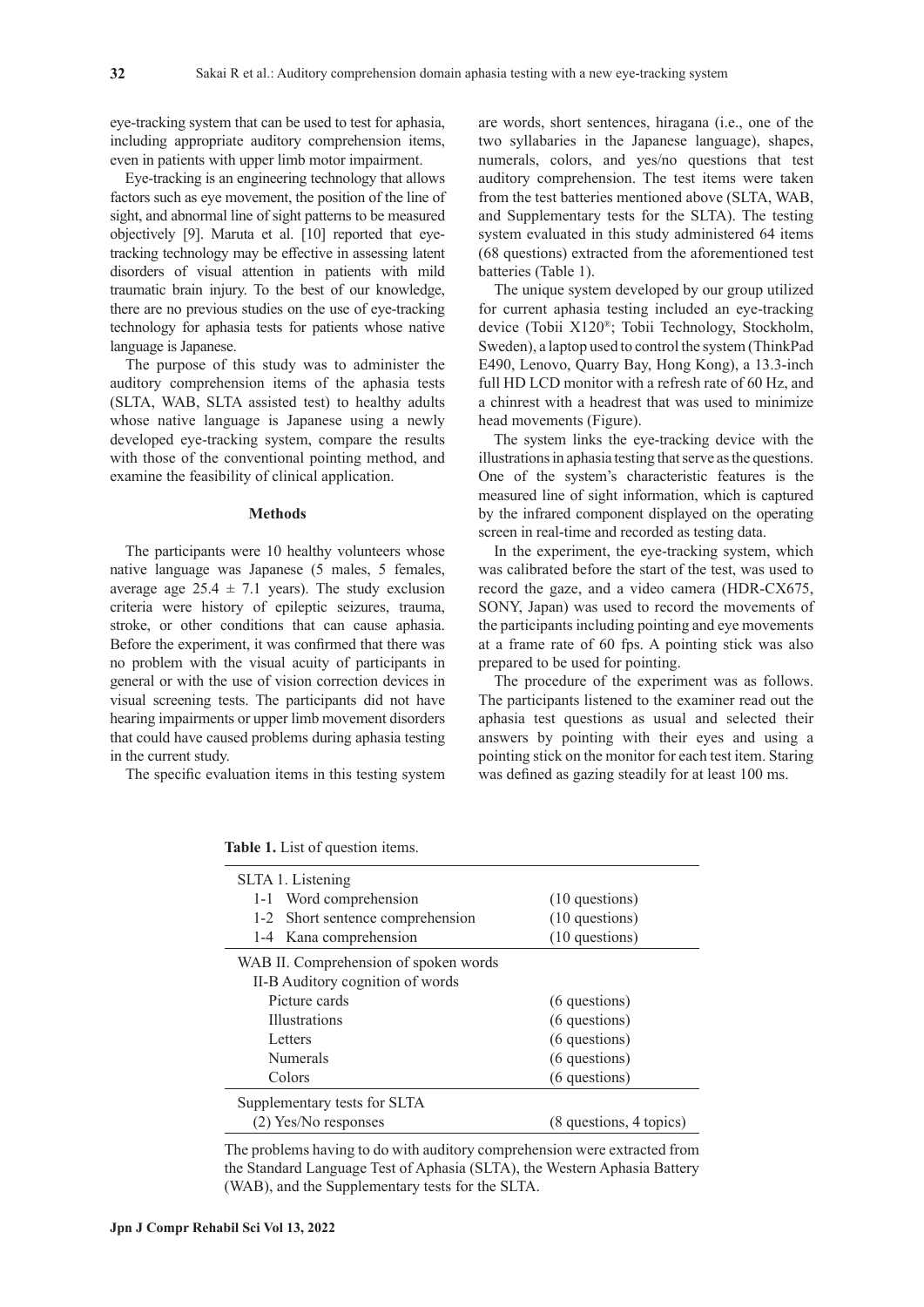Immediately after the start of the eye-tracking, the examiner started reading the question, and the end of the question was confirmed by the waveform of the voice in the video data. The responses of the participants were recorded using the eye-tracking system and the recording video camera, and the correct and incorrect answers were scored the same way as before. We also recorded the duration from the start of the recording of the eye-tracking system, which was immediately before the start of the reading of questions, to the end of the reading; the movement of the gaze until the pointing with the pointing stick was completed; the choice of both gaze and pointing answers; and the time required for each answer. These data were compared to video recordings of the overall and eyeball movements of the participants to determine the presence of any contradictions of methodologies.

The timing of hand movement was determined by checking the video recording of the entire movement of the participant, and the time at which the participant





The test participants sat directly in front of the monitor and placed their faces on the chinrest to reduce head movement. The eye-tracking device beneath the monitor recorded the line of sight of the participant using an infrared camera. The test participant answered each item using a handheld pointer.

started to move toward the option to be pointed to later was determined subjectively by the examiner according to the conventional SLTA. In addition, the duration and timing of each action were analyzed by synchronizing the eye-tracking data with the video data and were determined based on the number of frame changes in the video by checking the elapsed time of the eyetracking data.

The items to be examined were (1) the aphasia test time until the completion of all tests, (2) the percentage of correct responses by pointing and the eye-tracking system, (3) the time from the end of the reading of a question to the time when the hand started to move, and (4) the response time by pointing and the eye-tracking system starting from the time when the reading of a question was completed.

This study was approved by the Ethics Committee of Akita University Hospital (approval number 2221).

#### **Results**

The mean testing duration was 9 min 51 s  $\pm$  1 min 41 s. The proportions of correct answers for the pointing and visual selection evaluations were 100% (Table 2). All responses were matched on comparison of the evaluation methodologies. None of the participants complained of poor physical conditions or fatigue after concluding the testing. The mean time that elapsed between the point at which the examiner finished reading the questions for each item and the point at which the participants started answering with the pointer was  $0.05 \pm 0.23$  s. The mean duration from the point at which the examiner finished reading the questions to the point at which the participants completed answering using the pointer was  $0.96 \pm 0.36$ s. In contrast, data assessed via the eye-tracking device showed that the mean time point at which the responses were visually selected was  $-0.39 \pm 0.21$  s while the participants were still listening to the questions being read. The mean time from the point after which the responses were visually selected until the point at which

**Table 2.** Correct answer rate according to the response method and correct answer rate for healthy adults with the conventional pointing method as the referent.

|                              |                 |    |    | Eye tracking Pointer Face-to-face method <sup>*1</sup> |
|------------------------------|-----------------|----|----|--------------------------------------------------------|
|                              | Words           | 10 | 10 | $10.0 \pm 0.2$                                         |
| <b>SLTA</b>                  | Short sentences | 10 | 10 | $9.5 \pm 0.8$                                          |
|                              | Kana            | 10 | 10 | $10.0 \pm 0.1$                                         |
| WAB                          |                 | 30 | 30 | $59.9 \pm 0.3^{*2}$                                    |
| Supplementary tests for SLTA | Yes/No          |    |    | 4±0                                                    |

\*1Correct response rates for healthy adults were extracted based on methodology specified in the previous report [2‒4].

\*2The total point score differs for this testing modality because only the 30 problems that could be displayed on the monitor were extracted in the present study. However, the auditory comprehension II-B: Words instrument contains 60 questions.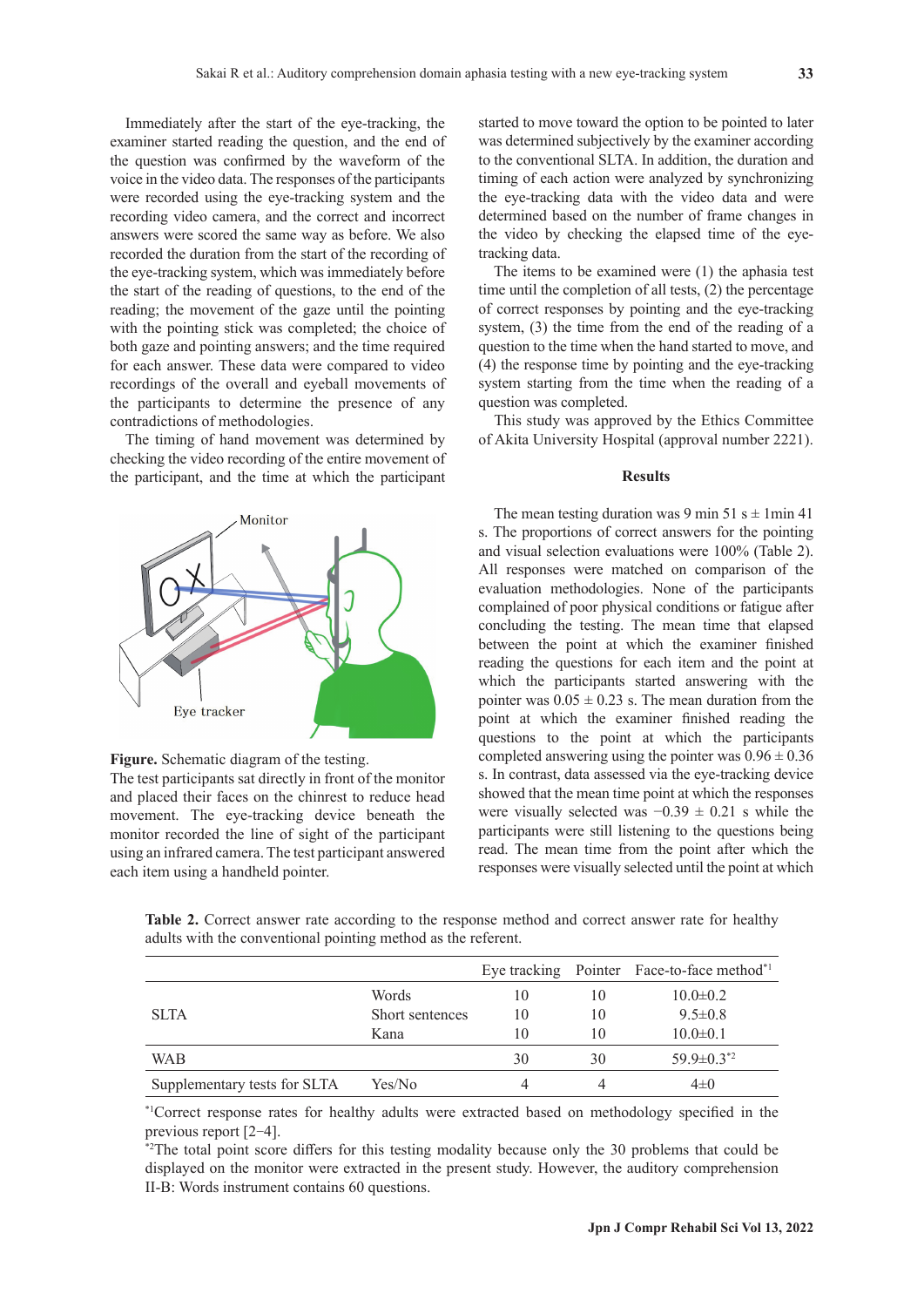the participants started answering using the pointer was  $0.44 \pm 0.14$  s.

## **Discussion**

The present study is the first feasibility study of the newly developed eye-tracking system. In this study, auditory comprehension items of aphasia tests (SLTA, WAB, Supplementary tests for SLTA) were administered to healthy participants, and the results were compared with those of conventional pointing tests. The study showed that the results of the eye-tracking system and the pointing method were the same, and the completion time was shorter for the eye-tracking system.

For the items of auditory comprehension for aphasia testing, the mean scores for the portions of the SLTA that apply to healthy volunteers (according to a two-step correct/incorrect scale) were  $10.0 \pm 0.2$  points for the auditory comprehension of words,  $9.5 \pm 0.8$  points for the comprehension of short sentences, and  $10.0 \pm 0.1$  points for the comprehension for kana (hiragana), according to the guidelines specified in the testing manual. For the WAB, the mean score was  $59.9 \pm 0.3$  points (out of a total of 60 points; 30-point conversion:  $30.0 \pm 0.2$ ). The mean score was  $4 \pm 0$  out of 4 for the Supplementary tests for the SLTA. In this study, all participants provided correct responses to all questions without having the questions repeated and without receiving hints. This suggests that a system that utilizes eye-tracking can be used without concern in healthy individuals to assess their auditory comprehension within aphasia tests. In addition, the eyetracking system is expected to facilitate the testing of participants who cannot be tested for aphasia by conventional pointing, such as patients with upper limb motor disorders including severe quadriplegia.

In this study, it was found that the aphasia test response time was shorter with the eye-tracking system than with the conventional pointing method, and the examinees completed their responses before the examiner finished reading the questions. Oyama et al. [11] reported that eye-tracking technology has applications in cognitive function testing. In this study, a rapid cognitive assessment using eye-tracking technology was used for quantitative scoring of cognitive disorders and was shown to offer outstanding diagnostic performance when used for dementia patients. Since this study involved healthy participants, studies of aphasia patients need to be conducted in the future to clarify whether swift assessment and quantitative scoring are possible and whether the diagnostic performance is excellent.

The limitations of this study and issues to be considered in the future are as follows. First, the average age of the participants was 25 years, which is different from the average age of aphasia patients. In the future, it will be necessary to validate the results in older healthy adults and patients suspected of aphasia. Another limitation was the experimental setup. Before the test, the distance between the monitor and the participant is set to be optimal according to the physique of the participant. However, it may take more time for the participant to point since there are no illustrations in front of him/her. Therefore, pointing may have to be performed under unfavorable conditions compared to the conventional testing method. The time from the end of reading to the start of hand movement and the time from the end of reading to the end of answering the question were within the range that can be judged as normal in this study; it was considered that there was little influence on the evaluation of the rate of correct answer agreement between the eye-tracking system and pointing method. In the future, however, we would like to examine the time required for each task when the conventional method is used under conditions optimized for pointing. It is also necessary to conduct investigations of parameters such as eyeball movements and line of sight tracking in future studies. We did not investigate the selection process up to the point at which the subjects began staring and we likewise hope to investigate movements of the line of sight after pointing. These concerns should be evaluated in future studies.

In this study, we evaluated the auditory comprehension domain of the aphasia test. However, we did not use real objects, such as furniture, stationery, and the body parts of the participants in the test room, because pointing on the monitor display cannot replace answering the questions while confirming disorders other than aphasia (e.g., apraxia). Therefore, it will be necessary to study how to incorporate the results of auditory comprehension assessment using the eye-tracking system into the overall aphasia test. However, the eye-tracking system developed in this study can be used to evaluate aphasic patients with upper limb motor disorders and is expected to be useful in clinical practice.

In conclusion, we have shown that the newly developed eye-tracking system can perform aphasia tests (auditory comprehension items) as well as the conventional pointing method in healthy individuals. The results suggest that the newly developed aphasia test can be applied to patients with upper limb motor disorders, including severe quadriplegia, which has been difficult to evaluate in the past. We would like to consider its clinical application going forward.

#### **Acknowledgments**

The authors would like to express their deep appreciation to Satoaki Chida, OTR, PhD and Kazutoshi Hatakeyama, RPT, PhD at the Department of Rehabilitation of Akita University Hospital for their advice and support, which was immensely helpful in conducting this investigation.

### **References**

 1. Berthier ML. Post stroke aphasia, epidemiology, pathophysiology and treatment. Drugs Aging 2005; 22: 163‐82.